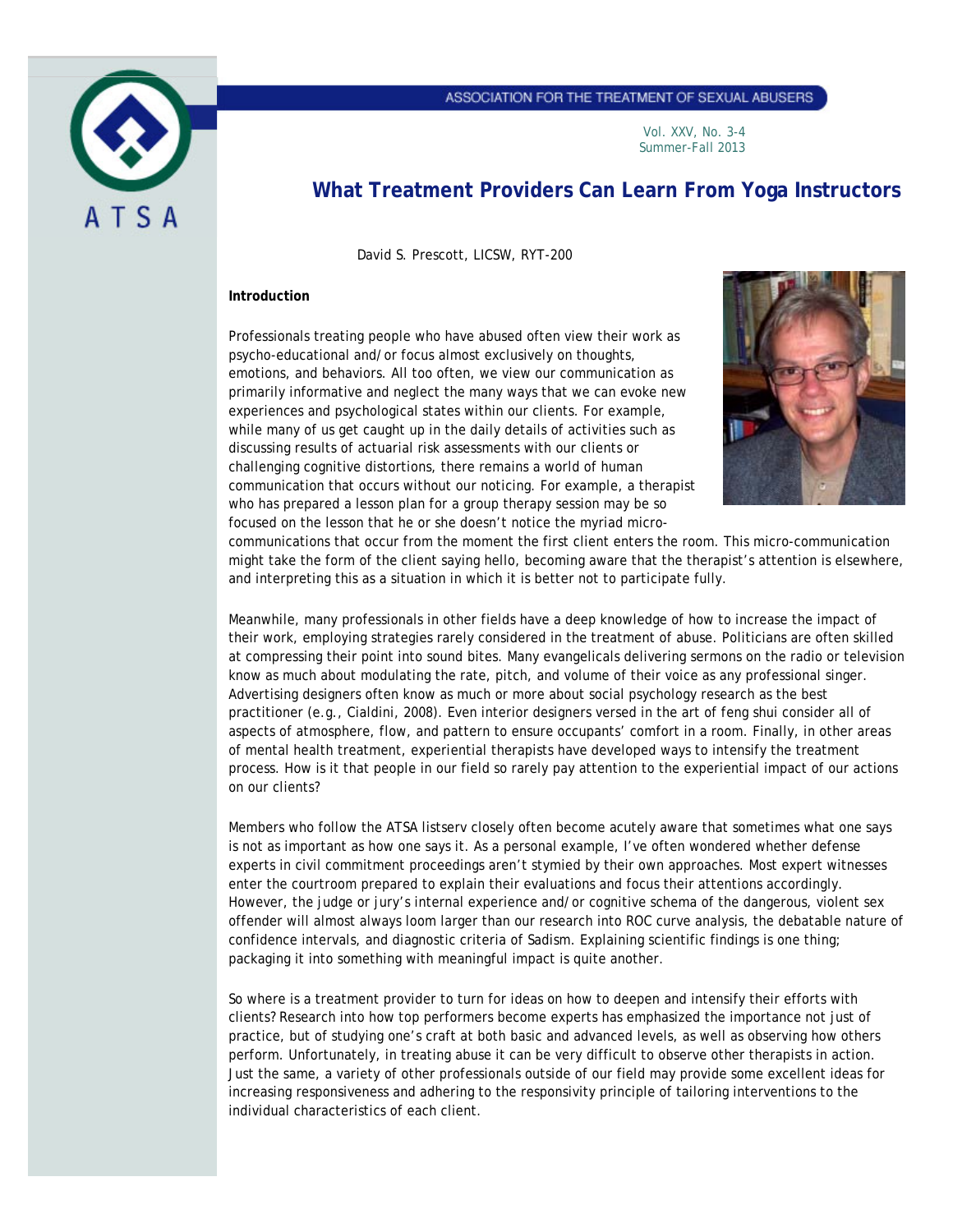## **Yoga**

To be clear, yoga practice is not for everybody, nor should it be. The ideas in this brief article could just as easily apply to other disciplines and areas of human endeavor. For many people, however, some of the principles in yoga can serve as an excellent means by which to observe and study their experience. Before many clients can self-monitor their thoughts and behaviors, it can be important to build their capacities at self-observation, also known as interoception. As such, it can be a useful adjunctive activity that deepens treatment experiences for clients. At present, the author is involved in the use of trauma-sensitive yoga in residential programs for adolescents for the Becket Family of Services. In these settings, yoga is used as a means for adolescents to reclaim and understand their experiences and actions beyond simply develop relaxation skills (Emerson & Hopper, 2011). Important to emphasize is that yoga is only one component of these treatment programs, but it is inextricably linked to therapeutic efforts in that yoga instructors and therapists call attention to the themes familiar to each (i.e., interoception) in order to provide a more solid foundation for treatment efforts (Longo, Prescott, Bergman, & Creeden, 2012).

As with psychotherapy, an important way to study yoga instruction is to study the instructors themselves. As it turns out, they frequently have valuable insight into negotiating group processes and can serve as sources of ideas about what works in the fundamentals of facilitating treatment groups (keep to the basics/we over-emphasize workbooks, etc.). Like therapists, there can be more differences between individual yoga instructors within a particular tradition than there is between the yoga traditions themselves. Both yoga and psychotherapy have practitioners who are more and less effective, and it is therefore no surprise that students/clients form a deeper alliance with some rather than others. The following examples of yoga-teacher practices can serve as reminders of how one can negotiate the challenges of group therapy.

*Yoga instructors are often trained to become aware of their own intentions before they begin a class*. It's easy to forget the importance of leaving other concerns behind when entering into a treatment session. Sooner or later, clients will recognize it when treatment providers have something else on their mind. Likewise, treatment providers who are even slightly upset, angry, or anxious (whether about their clients or anything else) will not be as effective as those who can remain present with their clients. Yoga instructors frequently have the same experience; many report that they are at their best when they arrive early and get into the mindset for facilitating a class. A key difference between treatment providers and yoga instructors is that the latter's attendance from one class to the next depends on their impact on the client. If a yoga instructor is off his or her game, the class won't come back. This leads to a conundrum for treatment providers who work with mandated clients: If these clients had a choice, would they come back? If the answer is no, what could the treatment provider do that would make the difference?

*Yoga instructors greet each student as they come through the door*. As mentioned above, if a student doesn't feel welcome in a yoga class, they won't return. The more successful yoga instructors know to greet their students in a warm and friendly manner before each class. All too often in our field, it can be easy for treatment providers to become distracted or believe that we have enough of a relationship that we no longer need to maintain polite formalities with our clients. From the client's perspective, the absence of a friendly greeting can signal that they are about to have an unpleasant experience. Being in treatment is hard enough; one might as well ensure the client's comfort. What Robert Frost once said about poetry can apply to sexual-offender treatment: "A poem should enter with delight and exit with wisdom".

*Yoga instructors have predictable rituals for starting and ending classes*. Yoga students have some idea of what's going to happen even in a new class. There will be a greeting, some relaxed movement with breath-work, followed by warm-ups, and then all manners of stretching. The class will almost certainly end with some kind of meditation or mindful resting. So it can be with treatment. In the past, our group treatment often began with a "layout" or other ritual in which a client stated what he had been convicted of, or what his worst act of violence had been. One cognitive skill-based curriculum required each client label to label themself with the term "irresponsible thinker" after their name. The logic was understandable: each client should cut to the chase and be honest about why they were in the room. It may make more sense, however, to use opening and closing rituals to establish a sense of safety and cohesion, as well as a predictable routine. These elements appear more closely related to the elements of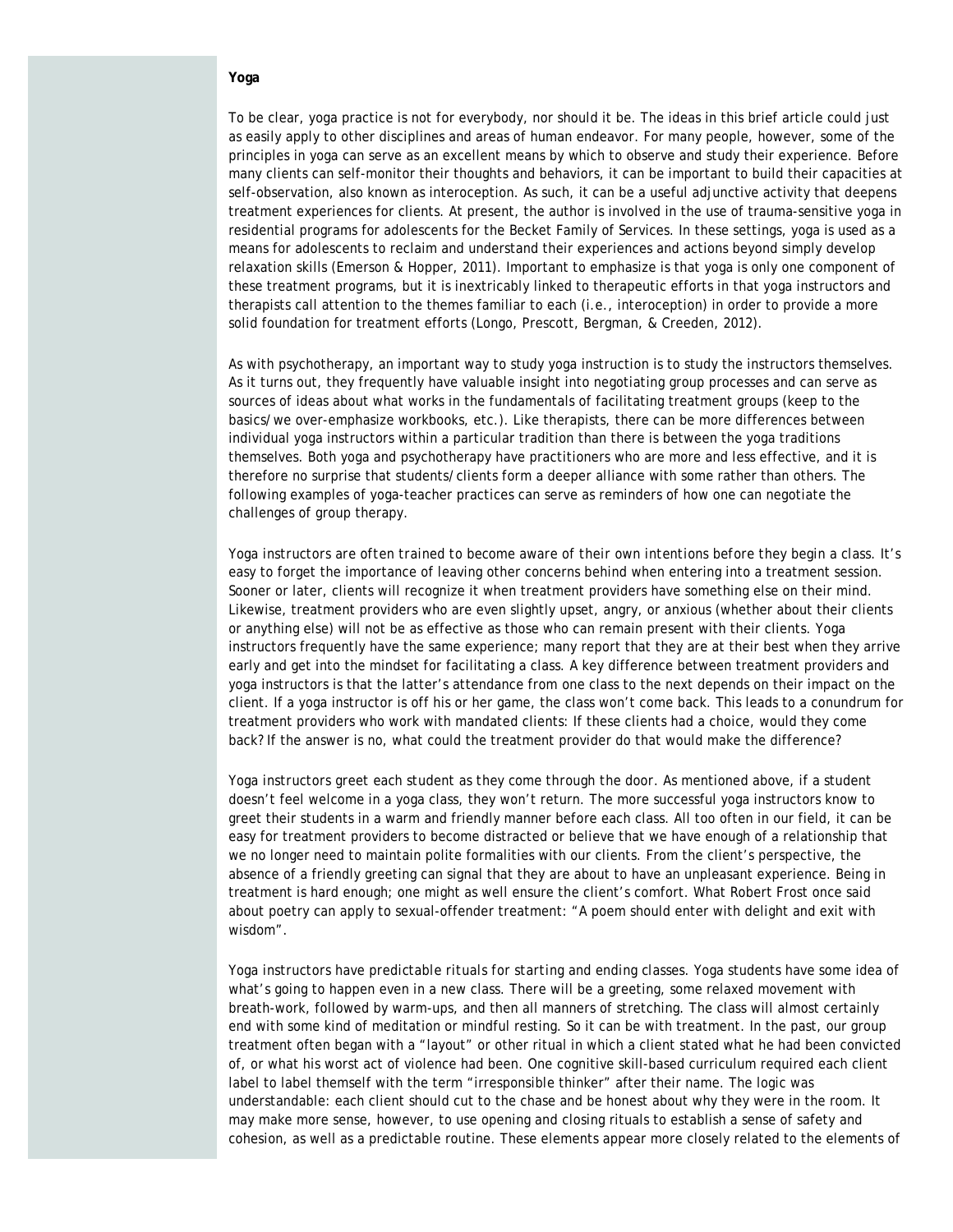a successful treatment group (e.g., cohesion) than starting out with the most shameful aspects of a client's life. Like a yoga class, musical composition, or a good book, a treatment group can benefit from the person in charge thinking in terms of introduction/middle/end rather than immediately getting down to business.

*Yoga instructors are able to speak to a group of people and the individuals within it at the same time*. It can be painful to admit, but some treatment providers are simply more effective at reaching their clients than others are, just as some yoga instructors are better at teaching a class than others. An area for selfimprovement for all individuals working with groups of people can be in figuring out how to work a room and connect with as many people in it as possible. This is where providing treatment becomes much more art than science. A good yoga instructor is aware that he or she is speaking to an entire room full of people and is still able to focus on individuals one at a time, providing assistance as needed. Likewise, effective group therapy involves a kind of choreography that is integrally tied to the facilitators' leadership abilities. A problem in sexual offender treatment is that some providers can view treatment as a privilege in which each client must progress according to a pre-determined timetable, or in accordance with their own beliefs. Ultimately, groups of people and the individuals within them advance at their own pace; a good treatment provider needs to be aware of the progress of each. What never seems to help is blaming the client for their lack of progress. At some point, treatment providers need to own their responsibility. As a colleague, Scott D. Miller, once observed, "If a comedian goes out on stage and no one laughs, he can't just say that the audience was in the pre-contemplative stage of humor."

*Yoga instructors evoke experiences within their students*. A key area of focus in any yoga class is to notice what is happening in the student's current experience. Experiencing one's self, one's breath, one's body, one's progress, and the subtle changes that occur throughout a class are how the student's learn and advance themselves. Experiential therapists across many decades have understood the importance of using client experience as a vehicle for change. Certainly, cognitive-behavioral approaches (CBT) have good scientific support, but it seems foolish to try to change the thought patterns of people who are only minimally aware that they are thinking to begin with. With research showing the cognitive rigidity of people who are in trouble with the law, it makes sense also to include therapeutic structures for observing one's momentary experience as a platform for true self-monitoring. Traffic problems may serve as an example. Disputing one's own thoughts after another car has cut us off on the highway (and produced an automatic thought of "that idiot just did that on purpose") can be more effective when someone is skilled in observation ("that person just cut me off. This is when I typically get angry. Hey look, there was an angry thought). In this scenario, the observation made changing the thought far easier. This is not a criticism of CBT as a whole, but rather an observation that treatment providers often rush to the thinking before fully attending to the experience. In yoga, the reverse is true. The experience can long precede any changes one decides to make to one's life.

*Yoga instructors seek to deepen the experience and impact of their activities*. A common saying is that, "if it hurts, it's not yoga". Yoga is about stretching, not strife. Instead, one advances through experience and practice. This is in sharp contrast to the no-pain-no-gain mentality that can dominate much of western sports. Clearly, the experience of being a client in sexual offender treatment is not intended to be easy, but it is most likely more effective if the treatment provider views this as an experience in which understanding, changing, and enacting a new life takes place at an increasingly deeper level than they have lived before. Likewise, it can be most useful to advance in small, calculated steps than all at once. Treatment is not about going through difficult experiences because that's the expectation or because it's the only way to appreciate the harm of their actions.

*Yoga instructors emphasize commonalities as well as differences between people*. A colleague's motto is "yoga for every body". This play on words, and the class itself, emphasize that each body is different, even as every person is moving through similar actions. All too often, sexual offender treatment emphasizes the difference between clients and the rest of society (i.e. deviance) and not the commonalities between all human beings. Understanding these commonalities is vital; after all, these commonalities provide a roadmap for reintegration.

*Yoga instructors are acutely aware of the changes in psychological state that their students experience in classes*. It is easy to forget how many psychological and experiential changes a client can go through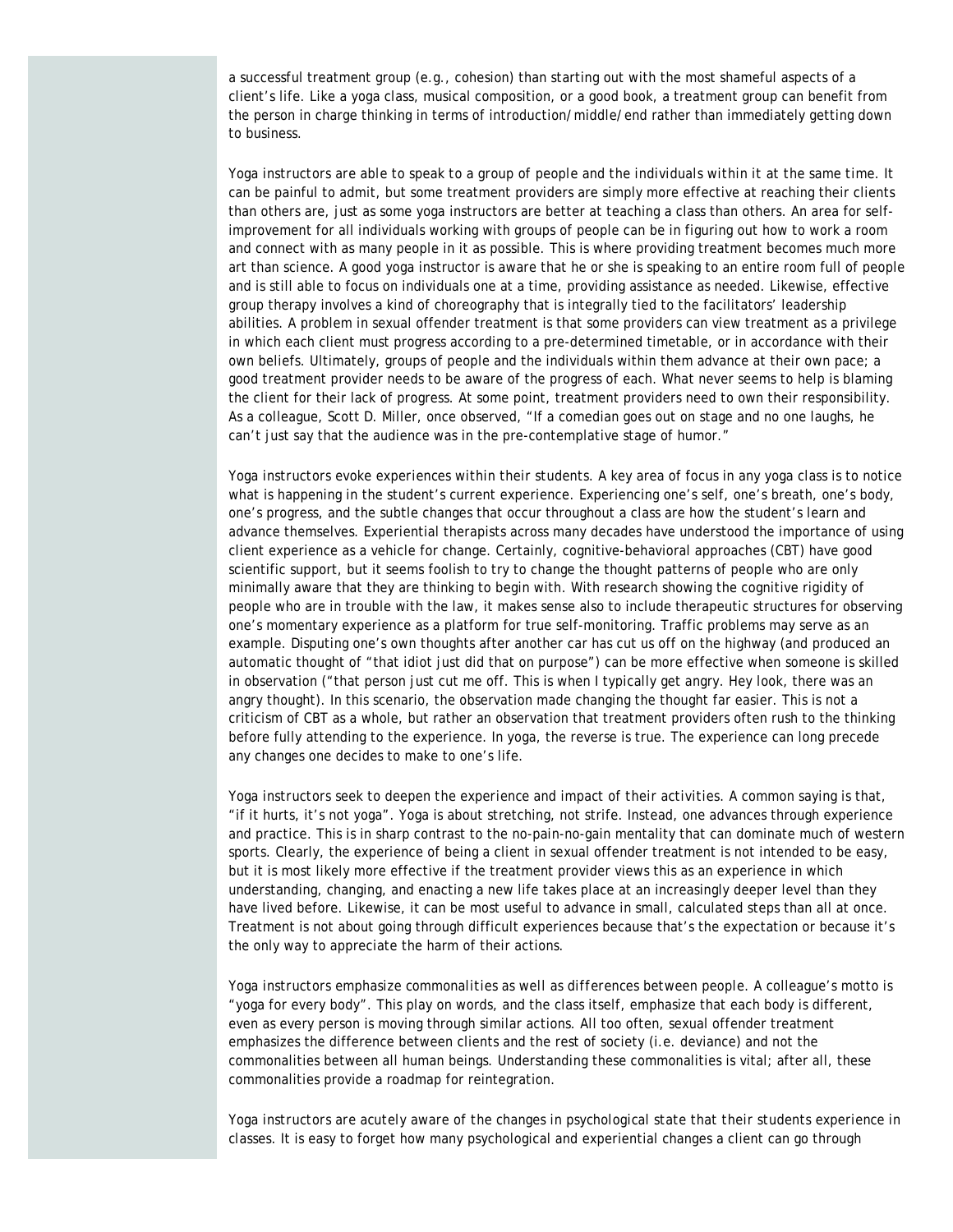during a group therapy session in sexual offender treatment. For example, a client might reflect on their life, coming to understand it slightly differently, during a group that otherwise focused on another participant. Likewise, another client may move slightly closer towards a more complete understanding of the harm of his actions towards others. It is ironic that treatment providers can view their clients as unready, unable, or unwilling to change when in fact their psychological states can change quite often during the course of an hour. Treatment providers understandably look to their clients to make dramatic changes to their lives, yet when this doesn't happen as fast as possible, it is not difficult to neither notice the changes they are in fact making. Worse, it can be easy to blame the client for not changing at a faster rate. By contrast, yoga instructors deliberately call attention to the subtle changes that take place during a class, often calling attention to the fact that human beings are in a state of near-constant change. Progress in yoga and psychotherapy can each proceed more meaningfully when the participant focuses attention on the small as well as the larger changes.

*Yoga instructors practice the same activities they teach*. Yoga instructors can't teach effectively without practicing the movements themselves. Many yoga teachers demonstrate a remarkable understanding of their students simply because they've lived the same experience. While sexual offender treatment providers clearly should not engage in antisocial behaviors in order to understand their clients, it makes perfect sense to pay close attention to how they and others manage their thoughts, emotions, behavior, lives, and implicit theories about the world. By understanding the common goals and frustrations of all human beings, treatment providers stand a better chance of reaching and joining up with their clients.

*Yoga instructors are aware that much of human communication is non-verbal*. Professionals treating people who have abused quickly learn to pay attention to signs of escalation into difficulty managing emotions. Much of this involves client statements and tone of voice, and involves some degree of body language. Yoga instructors notice different signs of stress, including shallow breathing, difficulties with balance, and the lopsided movement of someone experiencing discomfort. Treatment providers often don't know to look at some indications that a client is upset. Paying attention to changes in breathing (which shallows when a person is anxious) and hunching of shoulders (which indicates stress or anxiety) can be helpful indicators of a client's current status. Likewise, simply shifting one's position in a chair often occurs in tandem with a shift in one's psychological state.

*Yoga instructors facilitate processes in which empathic attunement occurs*. While so much of the fields of treating violence and abuse have focused on empathy, it's easy to forget that there is more to helping people reach goals than being empathic. Certainly, the best treatment providers are not only able to understand the perspective of their clients and how they feel, but to express this understanding accurately. Yoga instructors can be more or less empathic (the capacity for empathy, after all, varies between all people), but there are many ways that they can establish an alliance with their students and foster an alliance between all people in the room. The very fact that everyone in the room is engaged in the same activity helps build a cohesive atmosphere. Yoga instructors not only talk about the subject matter at hand, they can model it, demonstrate elements of it, talk people through movements, and generally facilitate a sense of shared purpose thanks to the fact that everyone is doing the same thing. Accurate perspective-taking is one thing; sharing purpose, action, and state of mind is something else altogether.

*Yoga instructors emphasize compassion and acceptance*. Many professionals treating violence and abuse view their work as imposing values and limits on their clients, and one state has codified this into their standards (Texas Department of State Health Services, 2010). One author/practitioner (Jenkins, 1994) has asked at what point treatment for abuse becomes abusive itself, and offered suggestions for working with shame without becoming shaming (Jenkins, 2006). While it is clear that violence and abuse are unacceptable, the question of how treatment providers can best remain accepting of and compassionate towards the client in the room remains difficult for many to answer. Depending on the type of yoga they teach and practice, many instructors make acceptance and compassion a mission, and infuse discussion of it into their classes. Unfortunately, research on psychotherapists in general (e.g., Miler, Duncan, Wampold, & Hubble, 2010) and sexual offender treatment providers specifically (Beech & Fordham, 1997) has found that professionals often believe themselves to be more helpful to their clients than their clients do. Perhaps it is time for treatment providers to actively move past talking about subjects such as empathy and respect and seek new ways to demonstrate and model them.